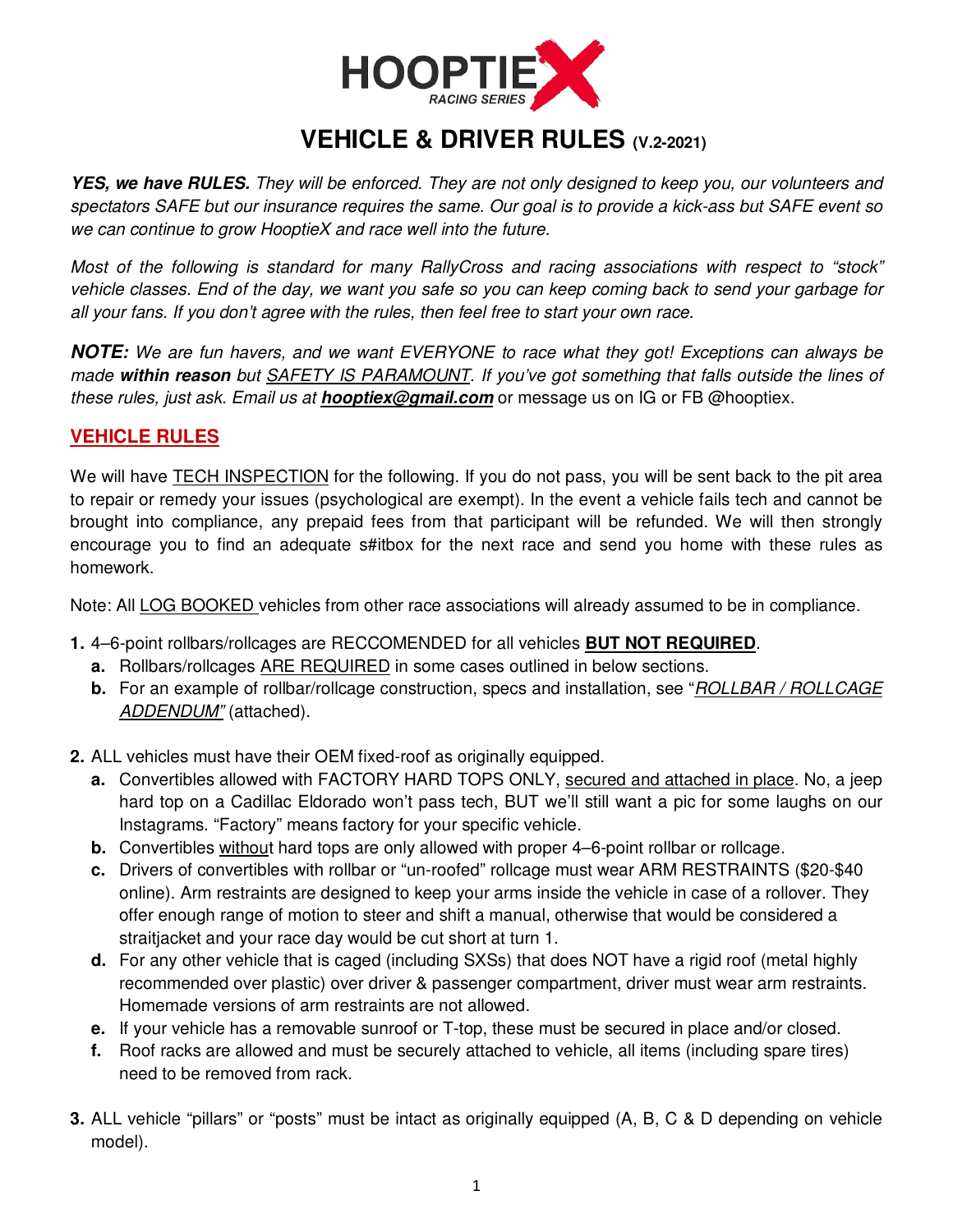

- **a.** Pillars must be free from ANY prior structural damage. We love pancakes, but we don't want you to become one in a rollover from a previously smashed pillar that has no strength left.
- **b.** If any pillars are missing, cut or structurally damaged, a proper rollbar/rollcage is required.
- **c.** Exceptions MAY be made for "D" pillars and "D" pillar removal depending on vehicle type and model.
- **4.** Doors/Windows/Hood
	- **a.** All vehicles must have their OEM factory driver AND passenger doors.
	- **b.** Driver and passenger doors MUST be fully functional (open, close and stay closed/latched). No rope, twine, duct tape or gate latches. It's been tried….appreciate the ingenuity, but don't.
	- **c.** NO SOFT DOORS.
	- **d.** NO WELDED DOORS.
	- **e.** If you have a driver's side window, it must be rolled up during race. You MAY leave it open 2".
	- **f.** If you don't have a driver's side window, you need a WINDOW NET (\$30-\$60 online). Window nets must be able to be reasonably attached and detached by driver and someone outside the vehicle.
	- **g.** If you do not have a driver window, or window net, you will need arm restraints.
	- **h.** Any caged or custom tube-steel vehicles without OEM doors must have door bar(s). These may be 2 cross members, "x-design" or diagonal with sill bar on driver-side with window net or arm restraints. For examples, see "ROLLBAR / ROLLCAGE ADDENDUM" (attached)
	- **i.** Windshields with minor cracks are OK. Missing sections, holes and deformations in the windshield from prior impacts are NOT allowed. If you can feel damage from the INSIDE you won't pass tech.
	- **j.** Windshields (in acceptable condition) are REQUIRED IN ALL UNCAGED VEHICLES. Fact: All windows add structural integrity to the cabin of a vehicle, we'd strongly suggest you leave them all in.
	- **k.** HOODS (if equipped) must be fully functional (open, close and stay closed/latched). There's a rumor that hoods can be slightly difficult to see through while racing when opened.
- **5.** ALL vehicles MUST have functioning seatbelt.
	- **a.** Seatbelts must be worn at ALL TIMES during race.
	- **b.** Seatbelts must be at minimum a 3-point seatbelt (aka a standard style lap and shoulder belt) with factory mounting points.
	- **c.** Single lap belt belts NOT permitted.
	- **d.** 4 or 5-point harnesses with proper mounting points and hardware are always recommended but not required.
	- **e.** Ratchet straps…..don't.
- **6.** Fuel and Fluids
	- **a.** Vehicles must be free from ANY gas leaks and "major" oil, steering or transmission leaks. All caps and lines must be secure and in good working condition.
	- **b.** Any fuel system may be used provided gasoline, ethanol or diesel fuel is used. Any non-stock fuel cell, filter or pump located in the passenger compartment must be shielded by a metal bulkhead. Any fuel lines running through the passenger compartment must be of metal or metal braided design.
	- **c.** Any tank or cell in a non-factory location must be bolted and metal strapped. NOTE: Don't be a dummy and WELD, GRIND OR DRILL on or near fuel tanks or fuel components while fuel or fumes are in tank!
	- **d.** NO PLASTIC TANKS or BOAT TANKS. Plastic is prone to puncture and warping.
	- **e.** Nitrous oxide, methanol/alcohol and solid rocket fuel systems are PROHIBITED. Nitrous oxide tanks inside vehicle as part of an inactive system must be removed prior to racing.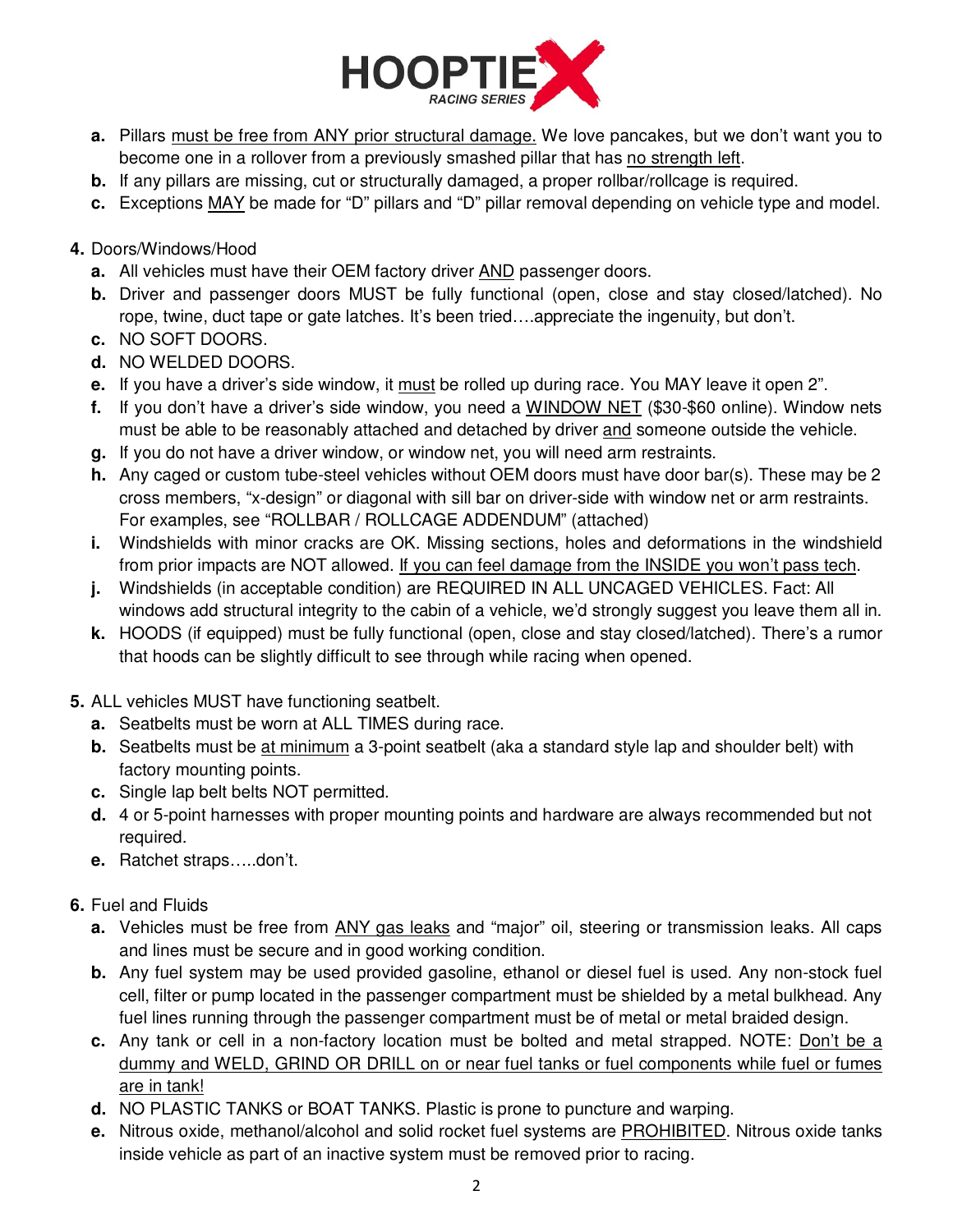

- **f.** All auxiliary/spare fuel cans ("jerry cans") must be removed prior to racing.
- **g.** All coolant types allowed, however, some race courses may utilize pavement and we may require participants to replace coolant with WATER ONLY. Coolant and wetters, if leaked on pavement, causes a slippery situation.

### **7.** Electrical

**a.** All batteries must be SECURE with metal or plastic strap or bracket AND have positive terminal COVERED. Terminal cover to be insulating material such as a rubber terminal cover or electrical tape. No duct tape.

### **8.** Wheels and Tires

- **a.** Wheels must be safely attached with ALL studs and lug nuts in place.
- **b.** A "donut" spare tire, designed for emergency use at low speeds, may NOT be used to race. But bring maple bars cuz those are tasty AF.
- **c.** Factory produced and street legal studded tires may be used. Homemade "spikes" using bolts or screws are not allowed.
- **9.** NO VEHICLE CAN BE TALLER THAN IT IS WIDE
	- **a.** Height is measured from the ground to highest point of roof. Roof racks, antennas, auxiliary lights, stuffed animals or blow-up dolls are not applicable in height measurement.
	- **b.** Width measured from outer sidewall of each tire.
	- **c.** We love parade laps on occasion from "unique" rigs at parade lap speed. Assuming all other vehicle rules herein are followed, we are reasonable and MAY be flexible with this rule. SAFETY always needs to come first and any exceptions to this rule are at race director's discretion.
- **10.** ALL loose items, tools, fluids, food or garbage in vehicle must be removed prior to racing
	- **a.** A projectile sandwich (those who know, know) or screwdriver to the face during your lap may cause limited field of vision or loss of it completely.
- **11.** ALL drivers must carry in their vehicle an automotive (or similar) fire extinguisher
	- **a.** Fire extinguishers must be secured with its specific bracket or strap and affixed to a metal surface on car body, OR, extinguishers must be securely stowed. No zip ties or ratchet straps.
	- **b.** It is recommended to have extinguisher within reasonable reach of driver.

## **DRIVER RULES**

**1.** DON'T BE A DICK

## **2. NO DRINKING AND DRIVING**

- **a.** We cannot emphasize this enough! If any of the volunteers or crew feel you are not in a condition to drive WE WILL WITHOUT QUESTION PULL YOU FROM THE RACE.
- **b.** We are all part of a fun community that likes to have a good time, save it for AFTER the race.
- **c.** There will be first responders on site who will be on the lookout for the same.
- **d. USE COMMON SENSE.** You do not want to be the one responsible for injuring or killing yourself, a volunteer or spectator.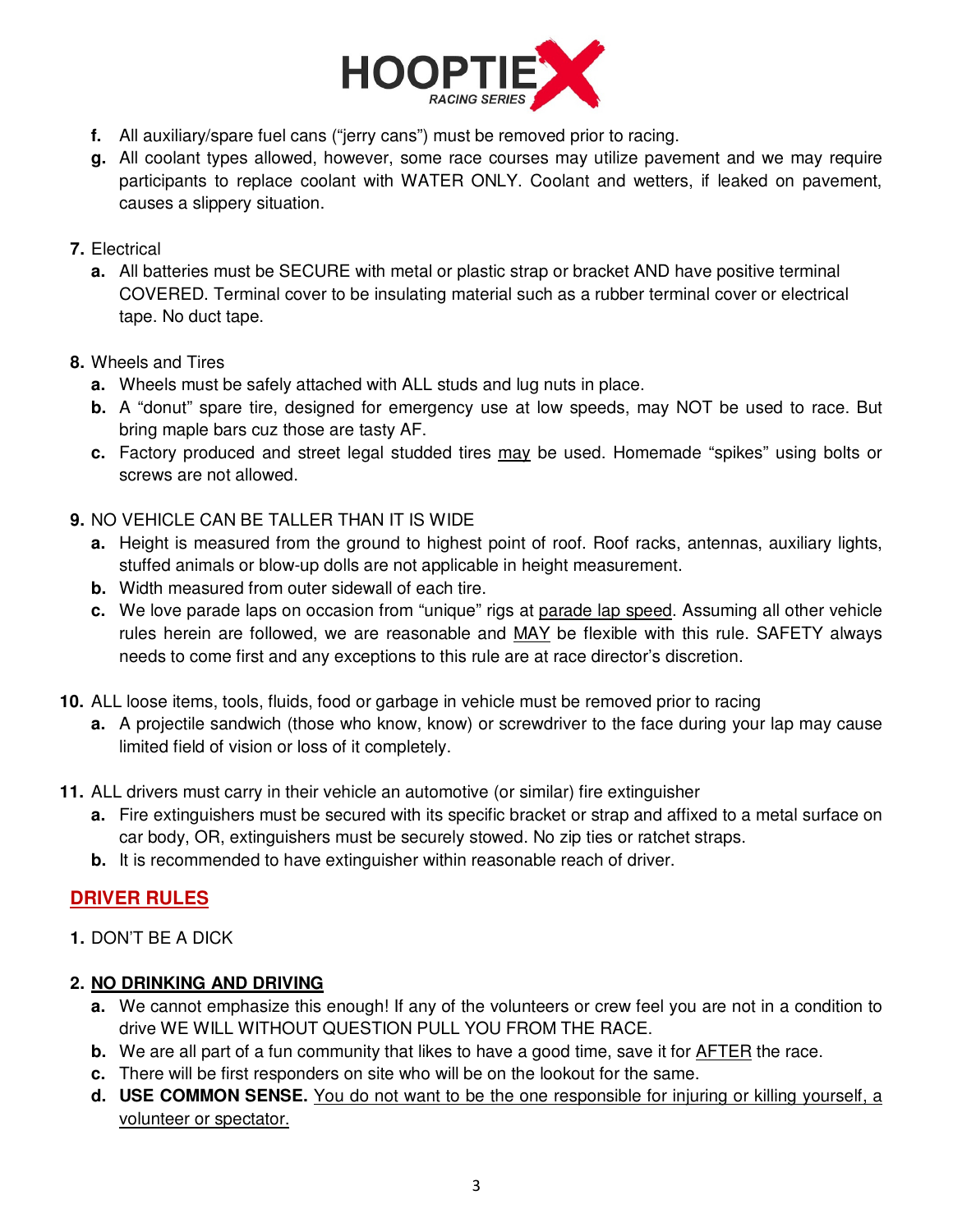

- **3.** All drivers must be the legal age to drive without adult supervision according to the state in which an event is held.
	- **a.** All drivers must possess a valid driver's license.
	- **b.** Drivers under the age of 18 must have their parent or guardian sign a parental consent waiver (included and distributed in online registration and available at event site).
- **4.** NO co-drivers or passengers are permitted
	- **a.** Single driver format.
	- **b.** If you have any co-drivers have them run their own lap(s) after you run yours.
	- **c.** Multiple passengers equals multiple liability.
	- **d.** Exceptions MAY be made to this rule which is fully dependent on vehicle type (fully caged), driver experience and at sole discretion of race director.
- **5.** ALL drivers MUST wear a helmet
	- **a.** Helmets need to be in good condition, have proper fit and chinstrap SECURED.
	- **b.** Helmets MUST meet the following certification standards: **SNELL:** SA2020, SA2015, SAH2015, SA2010, SAH2010, SA2005, M2020D, M2020R,M2015, M2010, M2005, K2020, K2015, K2010, K2005, EA2016; **SFI:** 31.1 (2015, 2010, 2005), 41.1 (2015, 2010, 2005), 24.1 (2020, 2015, 2010 2005); **BRITISH SPEC:** BS6658-85 types A and A/FR; **ECE:** 22.05, R22.05; **FIA:** 8860-2018, 8860-2018-ABP, 8859-2015, 8860-2010, 8860-2004
	- **c.** If there is one item of safety to invest in, it's your helmet WITHOUT QUESTION. None of these rules matter without a proper helmet.
	- **d.** To find your certification, peel back the inside padding to find the label or decal on the shell.
	- **e.** DOT helmets not allowed.
	- **f.** We do not provide helmets on site.
	- **g.** REMEMBER, if you do not have a windshield, you MUST have a full-faced helmet with full visor.

### **6.** RED FLAG PROCEDURE

- **a.** If at any time while on course you see a RED FLAG you must stop IMMEDIATELY.
- **b.** This means there is a slow or stopped vehicle ahead of you on course.
- **c.** The nearest course volunteer will give you instructions on when and how to be released back to start/finish line
- **d.** Flagged vehicles, including the incident vehicle if able, can opt for a re-run if they wish.

#### **7.** Timing and Points

- **a.** This is a time-trial race
- **b.** Vehicles will be released at intervals and will race against the clock for best lap times.
- **c.** This is NOT wheel-to-wheel racing and passing is not allowed
- **d.** We do give racers points for best times BUT REMEMBER, we also give nearly as many points for bottom slowest time, best recovery, crowd favorite, most trash picked up from a venue and a handful of other dumb reasons.
- **e.** This is MEANT TO BE FUN, NOT SO SERIOUS RACING. If you take it too serious we're probably not the right group for you.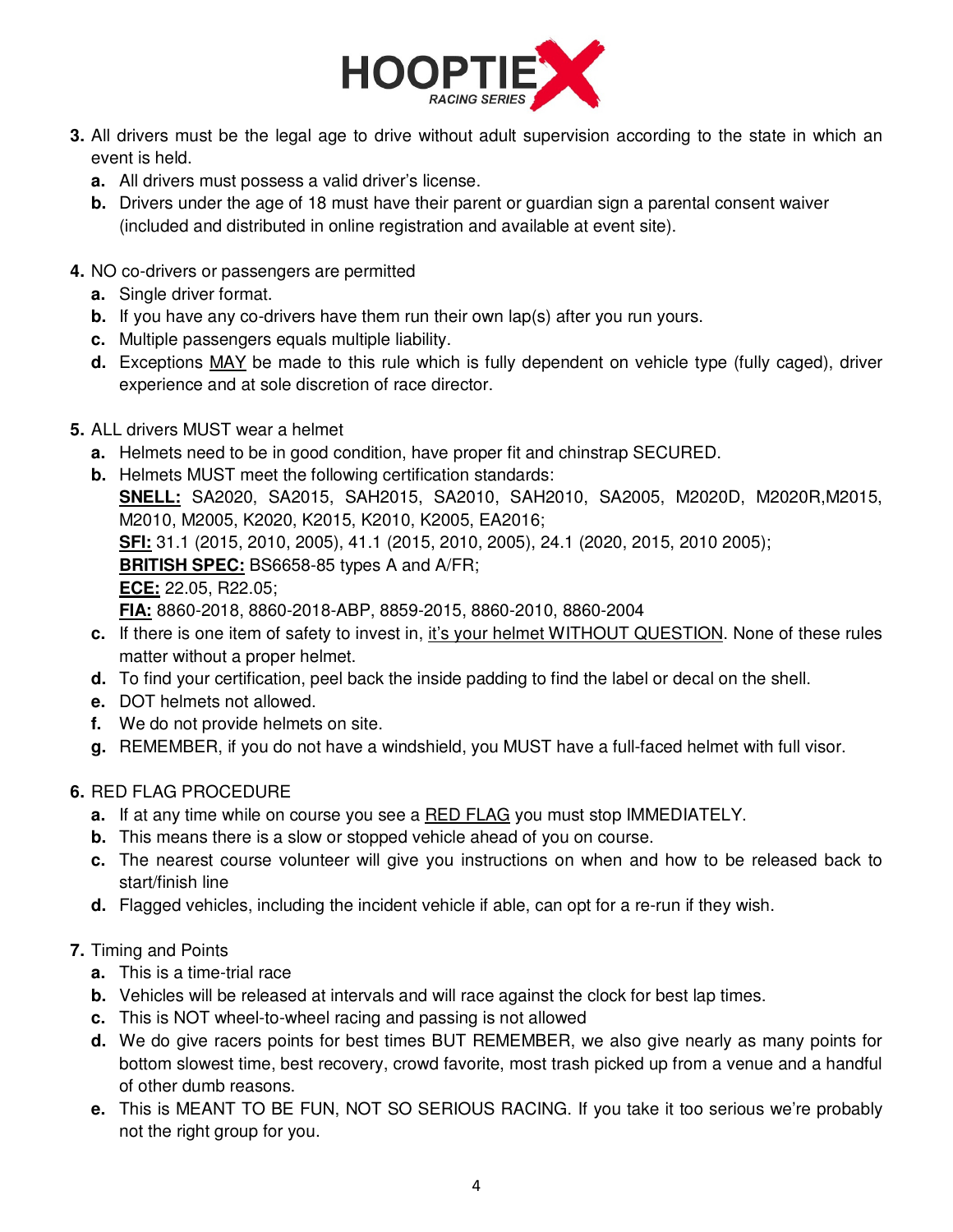

### **8.** VEHICLE CLASSES

- **a.** 2WD: Front or rear. Arguably worth "around" \$500. Consider this a "Gambler class" **AWD**: And/or 4WD. Arguably worth "around" \$500. Consider this a "Gambler class" **HATER**: 2WD OR 4WD. Arguably worth over \$500. Shiny, new or a stock vehicle that has had noticeable upgrades. Stage rally prepped cars for example, your mom's 2018 4-Runner or a clean BMW 5 series with plush leather interior and cold air conditioning. **SUPER SOFT**: Best definitions would be an out-of-the-box off-road or custom built whip. Examples would be side-by-sides or UTVs, damn near ground-up builds like Trophy Trucks, 500hp Race Joops, or custom tube-frame long-travel Lamborghinis.
- **b.** Look, THIS IS ALL STUPID AND FUN. If you're confused on what class you're in, adding up receipts or doing math then you're thinking too much. Come out, have a blast and we'll figure it out on race day.
- **9.** DRIVER CONDUCT
	- **a.** Have fun, go send. This is a time trial style race. HOWEVER, your conduct on course and in the event area is important. If you are found to be purposefully trying to collide with other vehicles, disobeying the safety rules or red flag procedure, running off the course (intentionally) or tying to roll or damage your car (purposefully) you will be asked to leave **(SEE DRIVER RULE #1.)**

### **10.** "Mechanical Sympathy"

- **a.** Think about what you bring to race. If it's your street princess, or it's your only daily for work, maybe consider bringing something different if you're worried about breaking it.
- **b.** It's not our goal to break cars, but this is motorsports, and it can and does happen. Remember, you are also part of a community of people that love to help. If something does break, chances are there will be a small army of people to help you get back up and running. That's just what we do.
- **c.** You will probably have a lot more fun in a vehicle you have LOW "Mechanical Sympathy" for versus being worried all day about scratching your paint, blowing a tire or busting an A-arm on something nice or vital to you.
- **d.** We welcome EVERYTHING within reason nonetheless. As long as you follow the rules, your vehicle passes tech inspection and you understand that your alignment may not be perfect after a race then come send.
- **e.** Oh, and we do have rental cars you can hammer on if you don't want to bring your own rig sooo...
- **11.** In the event you do break your car
	- **a.** YOU ARE FULLY RESPONSIBLE for its disposal, sale or transport off of public or private property and/or track site.
	- **b.** If your vehicle must temporarily stay in its location, you MUST notify race director or an event volunteer immediately.
	- **c.** Trust us when we say you do NOT want to be the target of Gamblers who run the largest trail and trash cleanup in the world if you leave a car stranded.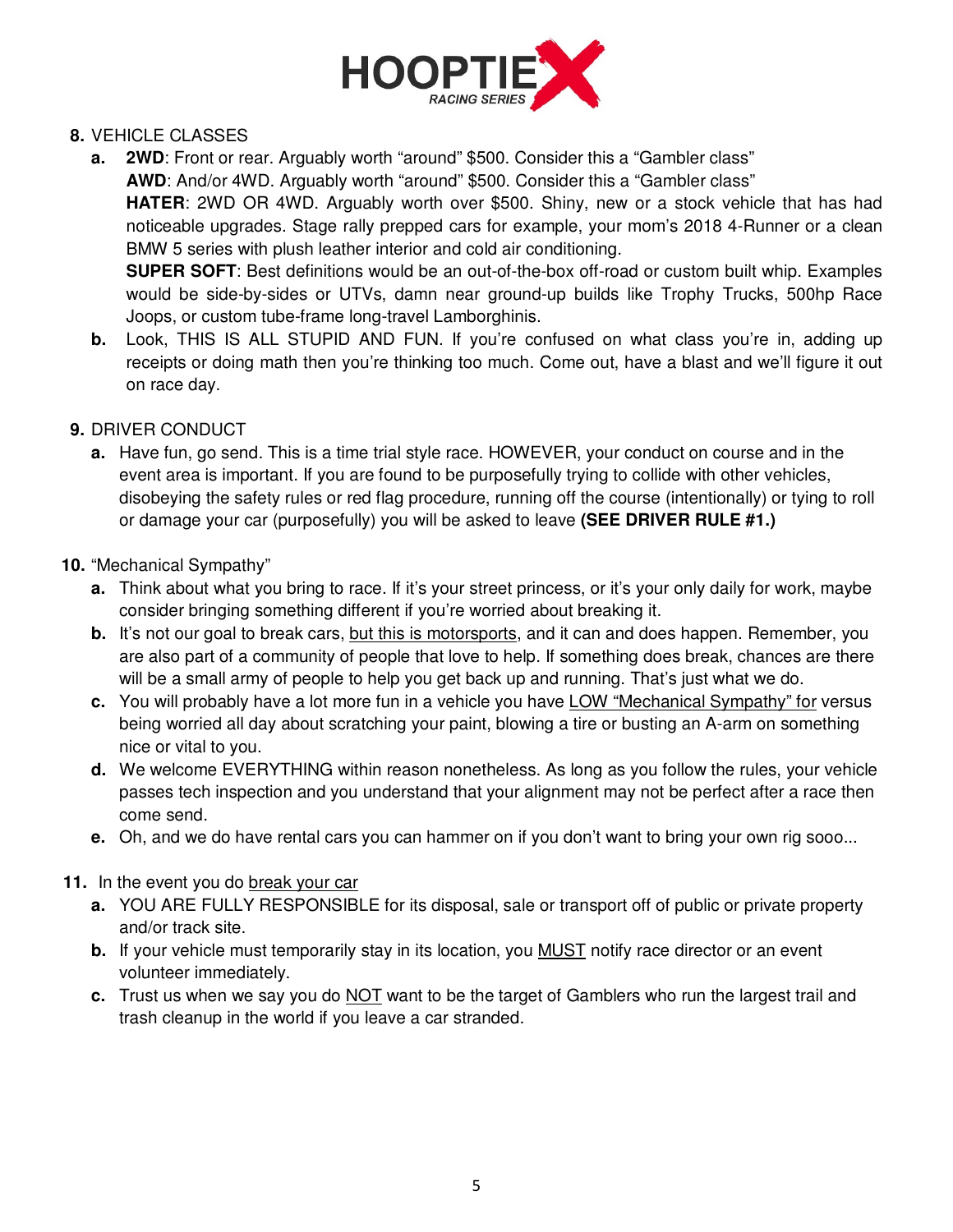

# **SPECTATOR & PHOTOAGRAHPER RULES (V.2-2021)**

## **SPECTATORS**

#### **1.** THERE ARE TWO RULES TO HOOPTIEX CLUB

- **a.** The first rule is: Don't ever cross the track or under flag tape (by foot or in any vehicle).
- **b.** The second rule is: Don't ever cross the track or under flag tape (by foot or in any vehicle).
- **c.** We aren't kidding. We operate a closed race course with high-speed garbage and "Pro" drivers.
- **d.** If you are found to be crossing the course or tape in marked locations, you will either get squashed by a rusty Buick LaSabre or KICKED OUT.
- **e.** Don't ever cross the track or under the flag tape (by foot or in any vehicle).
- **f.** Please try to avoid driving through or parking in a designated racer PIT areas.
- **g.** Go grab one of Matt Lowe's tacos…they're delicious.
- **h.** Join the legion and grab some swag too!

## **PHOTAGRAPHER / VIDEOGRAPHER**

- **1.** Photographers / Videographers
	- **a.** If you are a professional or amateur photographer or videographer and would like to go beyond the standard spectating areas for footage, YOU MUST FIRST SEE THE RACE DIRECTOR IN PERSON.
	- **b.** It is vital for your safety to get a quick briefing of the track, track crossing locations and dangerous sections on track.
	- **c.** You also need to grab a safety vest before you head out on course.
	- **d.** It is HIGHLY recommended to bring a spotter with you.
	- **e.** Any photographers or videographers who do NOT comply with this rule will be removed from the event.
	- **f.** We love what you do, you make us all look and feel like heroes, but you need to be visible, avoid blind spots and areas of possible vehicle run-off.
	- **g.** Don't EVER lie on or near the track. EVER. This is SO dumb. Use common sense. No photo is worth your life. For close shots, consider wireless tripod gear or stay distant and grab a big-ass lens.
	- **h.** We reserve the right to share, copy, promote, distribute or edit any media publically shared by participants, volunteers, photographers and/or spectators. You can share our stuff too, just give us a shout out or tag on the socials and we will return the favor. #supportthesport

### **2.** Drones

- **a.** Are allowed and ALL RULES FROM ABOVE SECTION APPLY.
- **b.** YOU MUST FIRST SEE THE RACE DIRECTOR IN PERSON. We'd like to get some sort of an idea of your flight plan.
- **c.** DO NOT fly directly above large groups of people.
- **d.** May be flown behind or to the side of a moving vehicle. DO NOT FLY IN FRONT OF ANY VEHICE ON RACE COURSE. If this is reported you will get a week in the hole.
- **e.** Pilots are encouraged to walk the course in morning or at lunch break to identify possible obstacles (power lines, trees, really tall people etc.)
- **f.** Are subject to any FAA regulations in place based on the equipment used and location. We are not responsible for pilot negligence of current regulations you may be subject to or in violation of.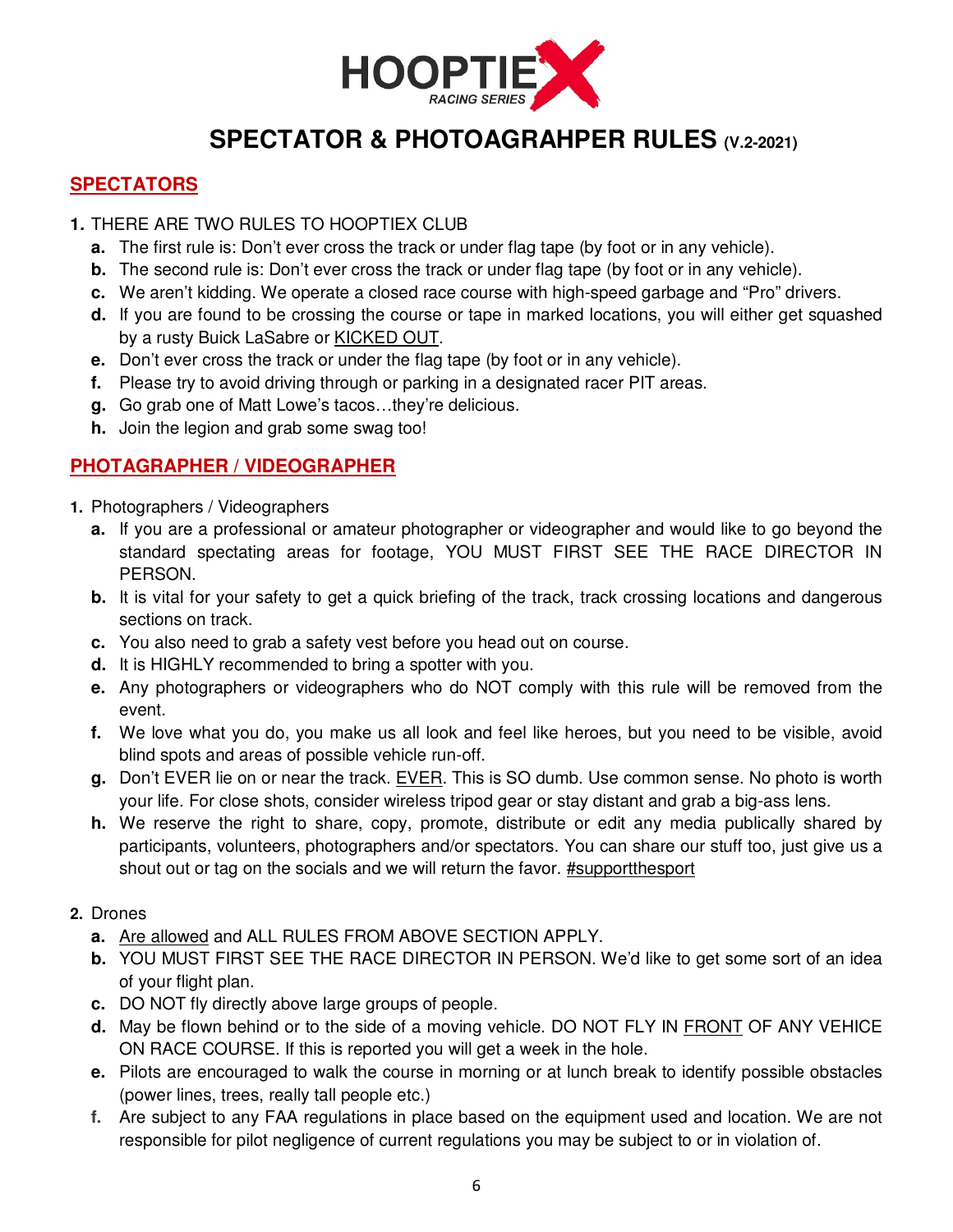

## **ROLLBAR / ROLLCAGE ADDENDUM (V.1-2021)**

This "Addendum" shall serve as a GENERAL GUIDLINE to rollbar and rollcage basics. The information herein is for EXAMPLE PURPOSES ONLY. The specifications and images are NOT meant to be the governing engineering document or official handbook on how to make proper rollbars or rollcages. You'll see what we're talking about when you see our chicken-scratch "renderings"…they're garbage and NOT to scale. SO, seek professional resources and help.

#### **ALWAYS SEEK PROFESSIONAL HELP ON DESIGNING AND INSTALLING ANY ROLLBAR OR CAGE**

In the event your vehicle requires a rollbar or rollcage, or you just want to add one for extra safety, SEEK A PROFESSIONAL. If you do not have the experience or resources to weld, bend or cut tube or metal, it will be best (and definitely the safest) to find someone who can. We are part of a HUGE community with many knowledgeable gamblers, racers, shop owners, welders and fabricators. Many who have extensive knowledge in just this sort of thing. Ask around, make a post on our social media or groups. You'll probably end up finding exactly the resources you need.

REMEMBER: Rollbars and rollcages are not a guarantee that you will avoid injury or worse in the event of a rollover. However, the implementation of a professionally designed cage should greatly reduce this risk.

### **GENERAL DESIGN SPECIFICATIONS**

First things first…. BOLT IN KITS AND STYLE BARS ARE GARBAGE. Plain and simple. If you're going to install a rollbar or rollcage for actual safety, do it right through a professional. If your vehicle requires a bar or cage, don't use garbage, you will not pass tech.

#### **1. 4-POINT ROLLBAR** (see section 2 for 6-POINT ROLLCAGE)

- **a.** A 4-point rollbar should at minimum include a one piece hoop with hoop backstays being as close to 45 degrees from horizontal as possible. Backstays must be straight with no bends.
- **b.** Main hoop to include one diagonal (X's always stronger).
- **c.** If you have a harness style seatbelt, you will need a harness-bar cross member between hoop and diagonal. Note: Your harness strap (from rear of seat to harness bar) should be affixed between 0-15 degrees downward. Similar anti-bow bar on opposite side always encouraged for strength.
- **d.** All tube welds should be clean, without burn-throughs, and 360 degrees around all joints.
- **e.** Attachment points to vehicle to include spreader plates, also with 360 degree welding. The larger the spreader plate area the better.
- **f.** Gussets and extra bracing are always your friend, adds strength. Don't be afraid to "overbuild".

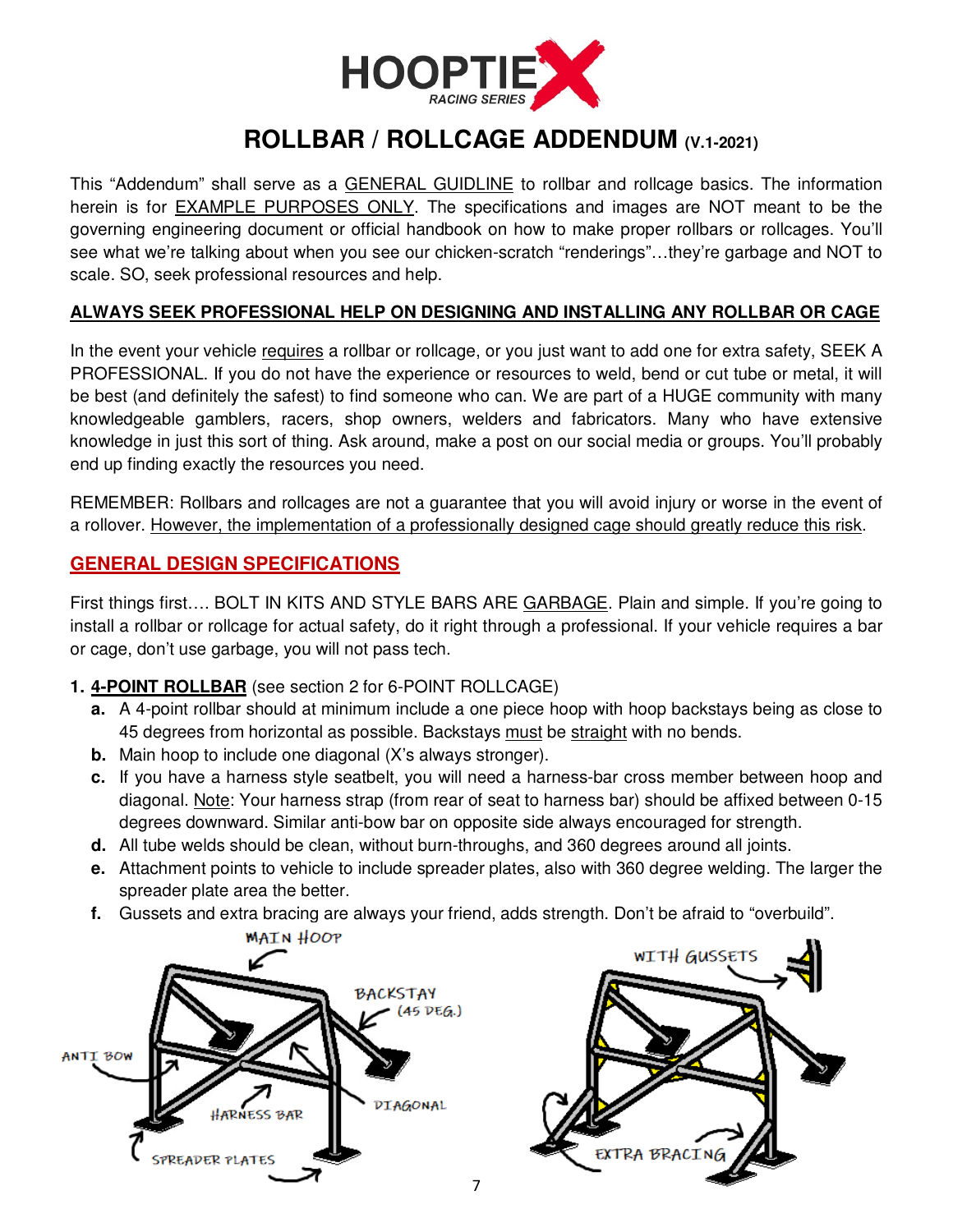

## **2. 6-POINT ROLLCAGE**

- **g.** A 6-point rollcage should at minimum include a one-piece front and one piece rear hoop (braced together along roofline), driver side bars (2) ("X"-design or diagonal with sill bar all acceptable), rear hoop backstays being as close to 45 degrees from horizontal as possible (backstays must be straight with no bends).
- **h.** Main hoop to include one diagonal (X's always stronger).
- **i.** If you have a harness style seatbelt, you will need a harness-bar cross member between rear hoop and diagonal. Note: Your harness strap (from rear of seat to harness bar) should affixed between 0- 15 degrees downward. A similar anti-bow bar on opposite side always encouraged for strength.
- **j.** All tube welds should be clean, without burn-throughs, and 360 degrees around all joints.
- **k.** Attachment points to vehicle to include spreader plates, also with 360-degree welding. The larger the spreader plate area the better.
- **l.** Gussets are your friend, adds strength. These are added between corners and angled joints.
- **m.** Dash bars encouraged for extra strength.